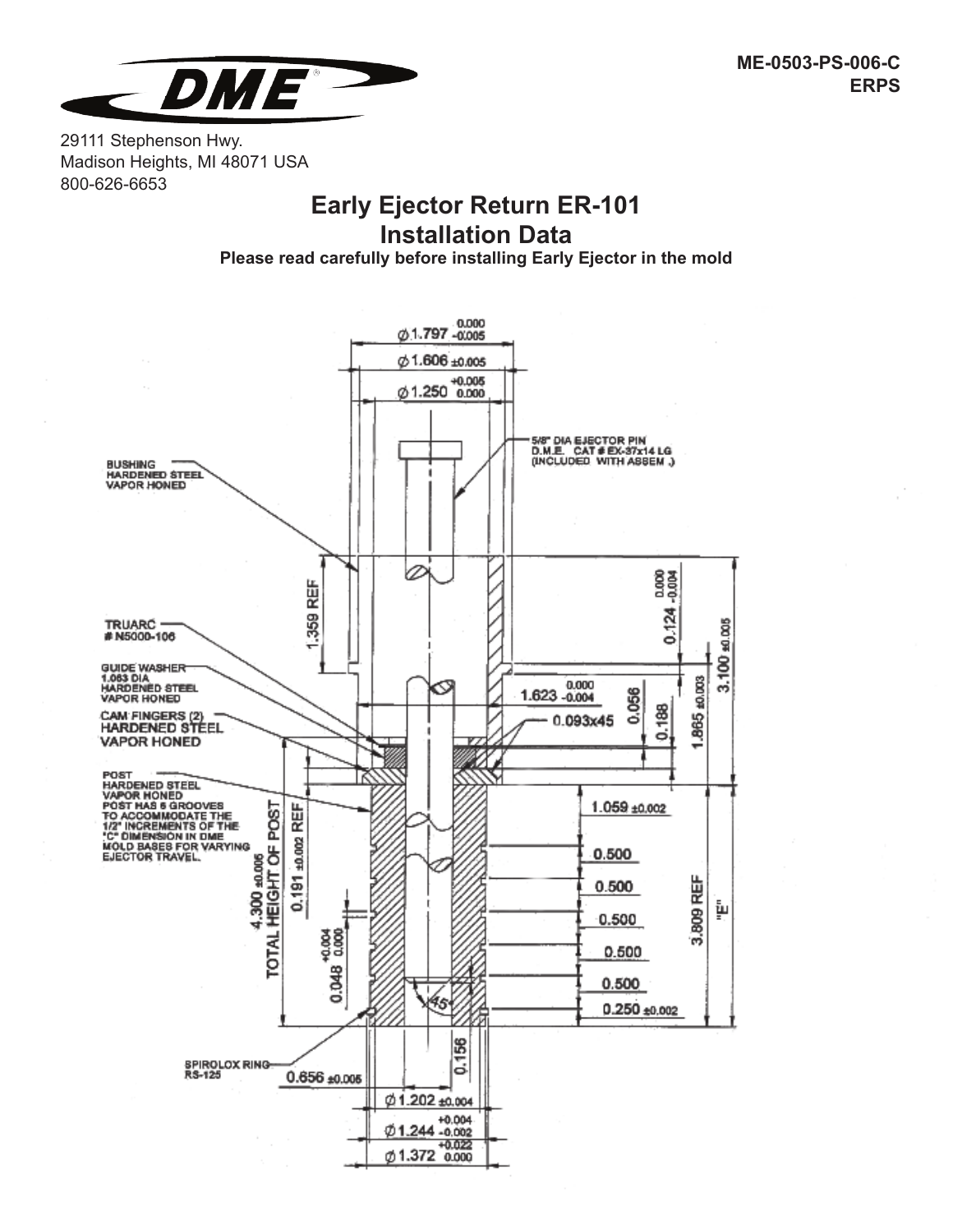

29111 Stephenson Hwy. Madison Heights, MI 48071 USA 800-626-6653

### **Early Ejector Return ER-101 Installation Data Please read carefully before installing Early Ejector in the mold**

#### **NOTES**

- 1. Machine holes and counterbores as required.
- 2. Shorten post as indicated in chart.
- 3. If "B" plate is less than 1.375 thick, shorten upper portion of bushing so that the top of the bushing is at least 0.016" below parting line of the mold.
- 4. Cut actuating pin to proper length for early return timing required, and grind 0.156" min  $\times$  45° chamfer at end of the pin. Re-nitride pin tip .001" deep minimum. HRC 65-74 after alteration. Length from top of actuating pin to beginning of  $45^\circ$  chanfer to be the same on all pins,  $+/-.005$ .
- 5. Reposition Spirolox ring in groove at end of post.
- 6. Assemble bushing in support plate and "B" plate.
- 7. Assemble post in ejector retainer plate.
- 8. Assemble actuating pin in "A" plate.
- 9. When "B" plate is less than 1.375" thick and "C" dim. is 4.5", check and adjust ejector travel so that cam fingers do not project beyond top of bushing at end of ejector stroke.
- 10. Lubricate occasionally.
- 11. CAUTION: Ejector travel must not begin until actuating pin is completely withdrawn from post and cam fingers. For additional installation see DME Catalog.

# **FAILURE TO COMPLY COULD RESULT IN SERIOUS INJURY**



The Early Ejector Return assembly is intended to be used with molding plastic. The Early Ejector Return assembly is intended to cross the mold parting line, and is intended to be used for returning the ejector plate assembly of a mold to a fully retracted position, a motion which is driven by the closing motion of the mold and injection molding machine platens. Machine guard doors must be present and interlocked with the motion of the injection machine platens.

Failure to comply could cause serious injury to personnel.

Ejector box housing guards are recommended if the injection molding machine allows actuation of the ejector plates while the machin guard doors are open.

Failure to comply could cause possible injury to personnel.

Care must be taken when installing, adjusting or servicing the Early Ejector Return assembly, as improper handling or use may result in equipment damage and possible injury to personnel.

To avoid damage, misuse or personal injury during installation, adjustment or servicing of the Early Ejector Return assembly:

- 1. Please read all instructions carefully before installing the Early Ejector Return assembly into the mold.
- 2. Follow all recommended installation instructions. For additional information, see D-M-E Catalog.
- 3. Do not expose the Early Ejector Return assembly to temperatures in excess of 3OO°F (15O°C} at any time.
- 4. Allow the Early Ejector Return assembly surfaces to cool down to room temperature before adding lubricant. Lubricate occasionally.
- 5. When servicing the Early Ejector Return assembly and/or replacing the CAM Fingers, wear protective gloves and goggles or a protective face shield.
- 6. Do not attempt to close the rnold if the Early Ejector Return assembly or CAM Fingers appear damaged.
- 7. Ejector travel must not begin until the Actuating Pin is completely withdrawn from Post and CAM Fingers.
- 8. A minimum of four Early Ejector Return assemblies are recommended to be used for an ejector plate assembly.

Early Ejector Return Assemblies placement should be balanced across the ejector plate assembly. Guided ejection is recommended.